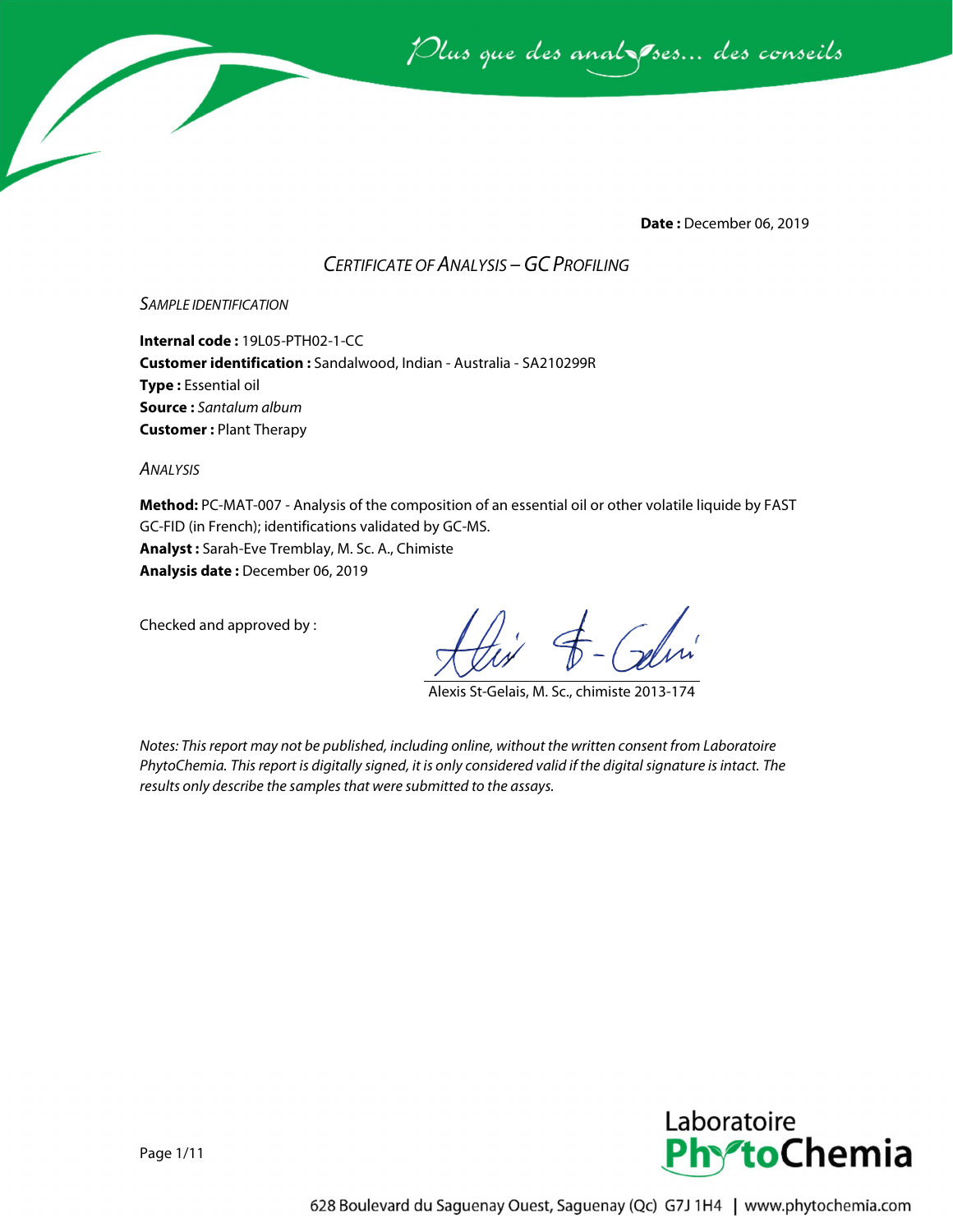#### *PHYSICOCHEMICAL DATA*

**Physical aspect:** Faintly yellow viscous liquid **Refractive index:** 1.5066 ± 0.0003 (20 °C)

*ISO3518:2002 -OIL OF SANDALWOOD*

| Compound                  | <b>Min. %</b> | Max. % | <b>Observed</b> % | Complies? |
|---------------------------|---------------|--------|-------------------|-----------|
| $(Z)$ - $\beta$ -Santalol |               | 24     | 20                | Yes       |
| (Ζ)-α-Santalol            | 4             |        | 46                | Yes       |
| <b>Refractive index</b>   | .5030         | 1.5090 | 1.5066            | Yes       |

#### *CONCLUSION*

No adulterant, contaminant or diluent has been detected using this method. The oil complies with the ISO standard for sandalwood oil.



PhytoChemia<br>PhytoChemia<br>*Plus que des analyses... des conseils*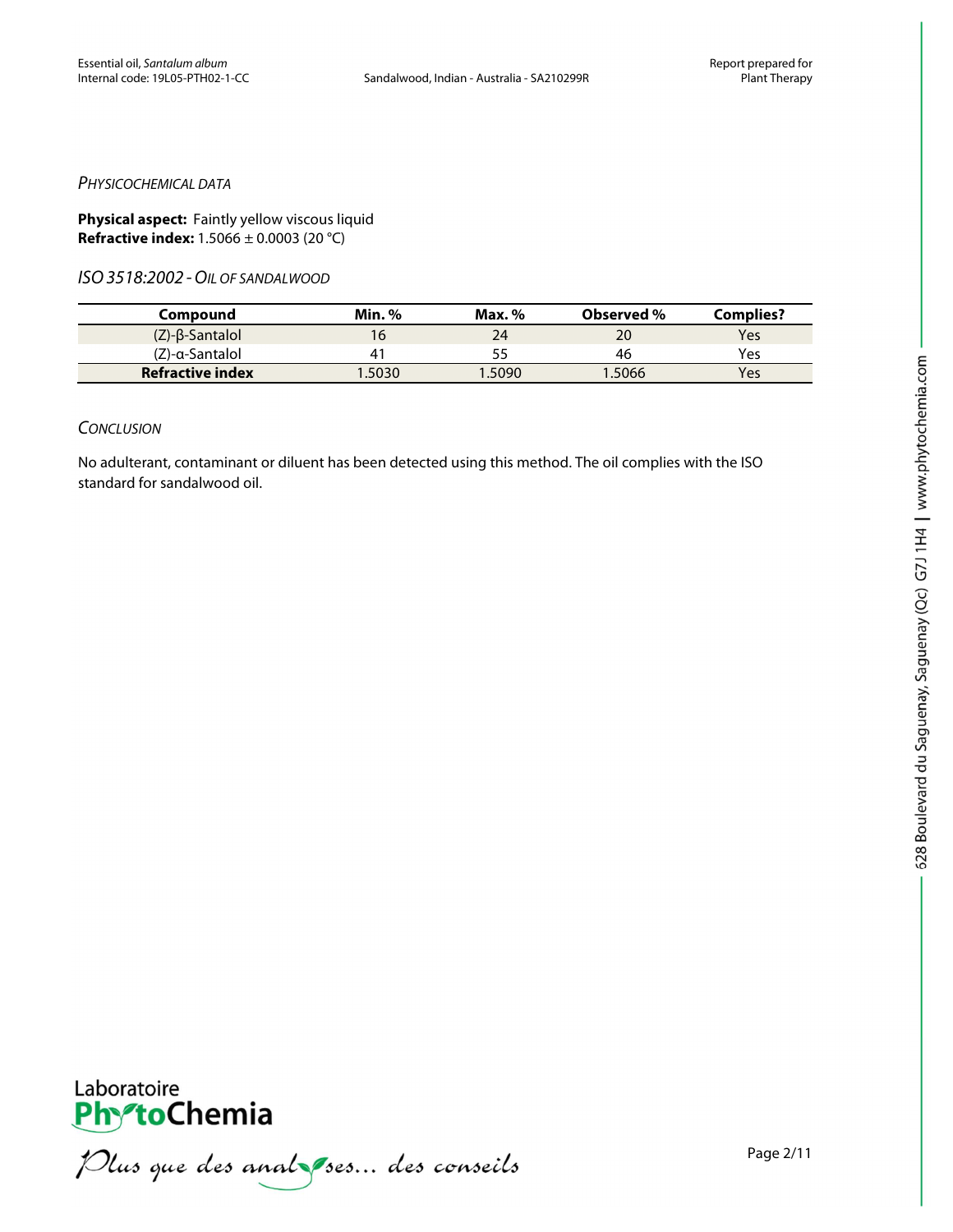#### *ANALYSIS SUMMARY – CONSOLIDATED CONTENTS*

New readers of similar reports are encouraged to read table footnotes at least once.

| Identification                                   | %    | <b>Classe</b>            |
|--------------------------------------------------|------|--------------------------|
| 4-Methylacetophenone                             | 0.03 | Simple phenolic          |
| Dihydroalbene                                    | tr   | Terpene derivative       |
| Unknown                                          | 0.01 | Terpene derivative       |
| Teresantalic acid                                | 0.04 | Monoterpenic acid        |
| Unknown                                          | tr   | Terpenic aldehyde        |
| Unknown                                          | tr   | Unknown                  |
| Tricycloekasantalal                              | 0.05 | Terpenic aldehyde        |
| (1S,5S,6R)-2,6-Dimethylbicyclo[3.1.1]hept-2-ene- |      |                          |
| 6-propanal?                                      | 0.01 | Terpenic aldehyde        |
| Unknown                                          | 0.04 | Unknown                  |
| 7-epi-Sesquithujene                              | tr   | Sesquiterpene            |
| γ-4-Dimethylbenzenebutyral                       | 0.02 | Simple phenolic          |
| a-Cedrene                                        | 0.02 | Sesquiterpene            |
| Sesquithujene                                    | tr   | Sesquiterpene            |
| $\beta$ -Cedrene                                 | 0.01 | Sesquiterpene            |
| a-Santalene                                      | 0.82 | Sesquiterpene            |
| trans-a-Bergamotene                              | 0.18 | Sesquiterpene            |
| Unknown                                          | 0.01 | Sesquiterpene            |
| epi-β-Santalene                                  | 0.88 | Sesquiterpene            |
| a-Acoradiene                                     | 0.01 | Sesquiterpene            |
| Geranylacetone                                   | tr   | Monoterpenic ketone      |
| $(E)$ - $\beta$ -Farnesene                       | 0.03 | Sesquiterpene            |
| β-Santalene                                      | 1.29 | Sesquiterpene            |
| Unknown                                          | 0.02 | Unknown                  |
| β-Acoradiene                                     | 0.01 | Sesquiterpene            |
| 10-epi-β-Acoradiene                              | 0.01 | Sesquiterpene            |
| γ-Curcumene                                      | 0.09 | Sesquiterpene            |
| ar-Curcumene                                     | 0.23 | Sesquiterpene            |
| a-Selinene                                       | tr   | Sesquiterpene            |
| Unknown                                          | 0.01 | Sesquiterpene            |
| a-Alaskene                                       | 0.01 | Sesquiterpene            |
| $\beta$ -Bisabolene                              | 0.09 | Sesquiterpene            |
| β-Curcumene                                      | 0.22 | Sesquiterpene            |
| Unknown                                          | 0.09 | Oxygenated sesquiterpene |
| β-Sesquiphellandrene                             | 0.02 | Sesquiterpene            |
| 8,14-Cedranoxide                                 | 0.02 | Sesquiterpenic ether     |
| Unknown                                          | 0.11 | Sesquiterpene            |
| Unknown                                          | 0.05 | Sesquiterpene            |
| (E)-Nerolidol                                    | 0.07 | Sesquiterpenic alcohol   |
| Unknown                                          | 0.02 | Oxygenated sesquiterpene |
| Unknown                                          | 0.02 | Oxygenated sesquiterpene |
| Dendrolasin                                      | 0.05 | Sesquiterpenic ether     |
| Helifolen-12-al A                                | 0.01 | Sesquiterpenic aldehyde  |
| a-Cedrol                                         | 0.01 | Sesquiterpenic alcohol   |
| Helifolen-12-al B                                | 0.03 | Sesquiterpenic aldehyde  |
| Unknown                                          | 0.10 | Oxygenated sesquiterpene |
| Rosifoliol                                       | 0.04 | Sesquiterpenic alcohol   |

Laboratoire<br>PhytoChemia<br>*Plus que des analyses... des conseils*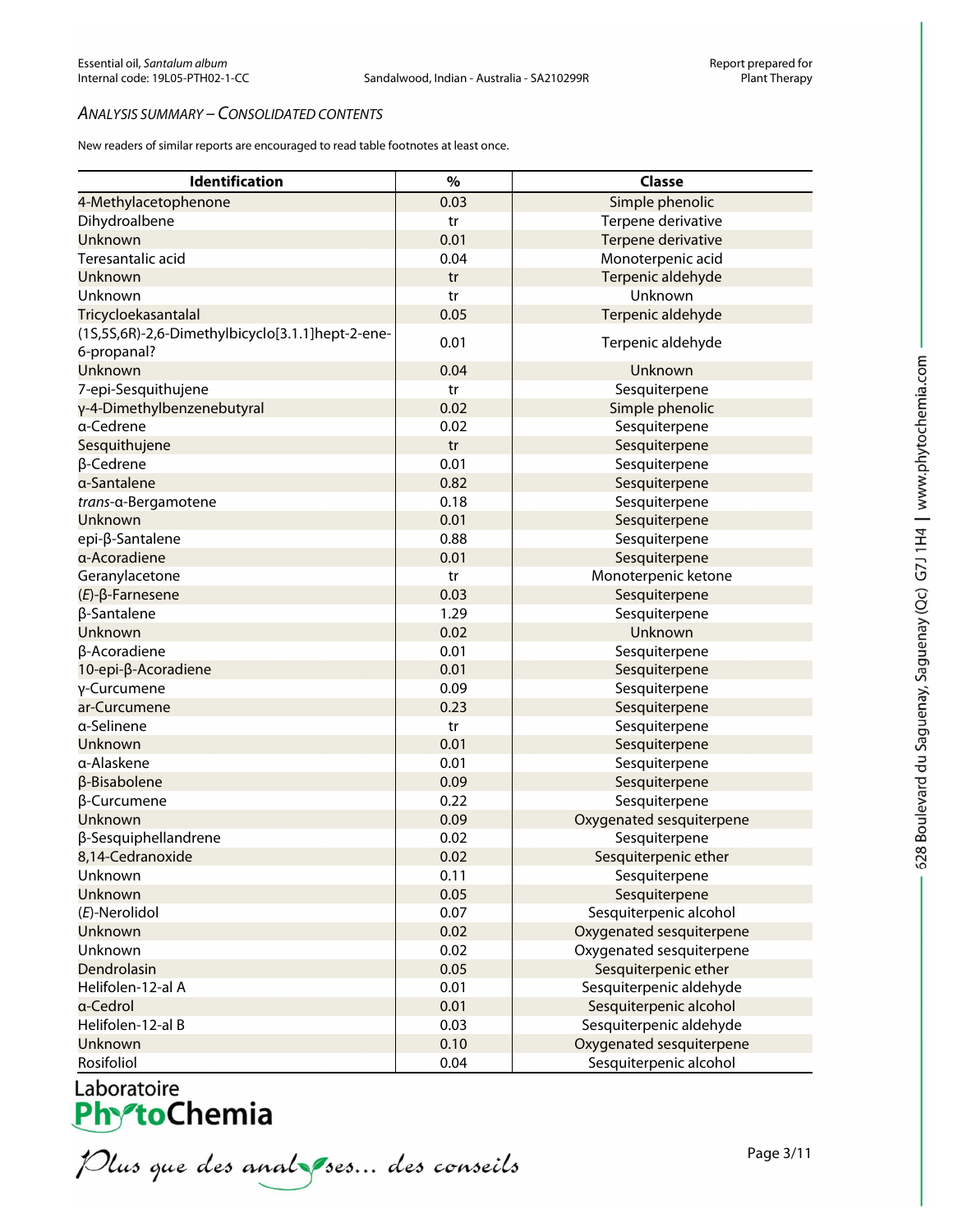| <b>Consolidated total</b>     | 96.23% |                          |
|-------------------------------|--------|--------------------------|
| Unknown                       | 0.11   | Oxygenated sesquiterpene |
| Unknown                       | 0.02   | Oxygenated sesquiterpene |
| Unknown                       | 0.01   | Oxygenated sesquiterpene |
| <b>Unknown</b>                | 0.01   | Oxygenated sesquiterpene |
| Unknown                       | 0.02   | Oxygenated sesquiterpene |
| Unknown                       | 0.10   | Oxygenated sesquiterpene |
| Unknown                       | 0.01   | Oxygenated sesquiterpene |
| Unknown                       | 0.26   | Oxygenated sesquiterpene |
| Unknown                       | 0.06   | Oxygenated sesquiterpene |
| <b>Unknown</b>                | 0.11   | Oxygenated sesquiterpene |
| (Z)-α-Santalyl acetate        | 0.02   | Sesquiterpenic ester     |
| (Z)-Lanceol                   | 2.89   | Sesquiterpenic alcohol   |
| (Z)-β-Curcumen-12-ol          | 0.65   | Sesquiterpenic alcohol   |
| (Z)-γ-Curcumen-12-ol          | 0.44   | Sesquiterpenic alcohol   |
| (2E,6E)-Farnesal              | 0.36   | Sesquiterpenic aldehyde  |
| <b>Unknown</b>                | 0.55   | Oxygenated sesquiterpene |
| $(E)$ - $\beta$ -Santalol     | 1.59   | Sesquiterpenic alcohol   |
| (Z)-Nuciferol                 | 0.86   | Sesquiterpenic alcohol   |
| Unknown                       | 0.40   | Oxygenated sesquiterpene |
| $(Z)$ - $\beta$ -Santalol     | 20.10  | Sesquiterpenic alcohol   |
| Unknown                       | 0.07   | Oxygenated sesquiterpene |
| (E)-a-trans-Bergamotol        | 0.30   | Sesquiterpenic alcohol   |
| (Z)-epi-β-Santalol            | 3.86   | Sesquiterpenic alcohol   |
| <b>Unknown</b>                | 0.49   | Oxygenated sesquiterpene |
| $(E)$ -a-Santalol             | 0.40   | Sesquiterpenic alcohol   |
| (Z)-a-trans-Bergamotol        | 5.98   | Sesquiterpenic alcohol   |
| $(Z)$ -a-Santalol             | 46.26  | Sesquiterpenic alcohol   |
| $(E)$ -a-Santalal             | 0.57   | Sesquiterpenic aldehyde  |
| epi-Cyclosantalal             | 1.41   | Sesquiterpenic aldehyde  |
| β-Bisabolol                   | 1.42   | Sesquiterpenic alcohol   |
| <b>Bulnesol</b>               | 0.02   | Sesquiterpenic alcohol   |
| Unknown                       | 0.40   | Oxygenated sesquiterpene |
| Unknown                       | 0.55   | Oxygenated sesquiterpene |
| a-Bisabolol oxide B, epimer 2 | 0.05   | Sesquiterpenic alcohol   |
| a-Bisabolol oxide B, epimer 1 | 0.34   | Sesquiterpenic alcohol   |
| β-Eudesmol                    | 0.15   | Sesquiterpenic alcohol   |
| Unknown                       | 0.39   | Oxygenated sesquiterpene |
| 10-epi-β-Acorenol?            | 0.03   | Sesquiterpenic alcohol   |
| β-Acorenol                    | 0.15   | Sesquiterpenic alcohol   |
| α-Acorenol                    | 0.02   | Sesquiterpenic alcohol   |

tr: The compound has been detected below 0.005% of total signal.

Note: no correction factor was applied

**About "consolidated" data:** The table above presents the breakdown of the sample volatile constituents after applying an algorithm to collapse data acquired from the multi-columns system of PhytoChemia into a single set of consolidated contents. In case of discrepancies between columns, the algorithm is set to prioritize data from the most standard DB-5 column, and smallest values so as to avoid overestimating individual content. This process is semi-automatic. Advanced users are invited to consult the "Full analysis data" table after the chromatograms in this report to access the full untreated data and perform their own calculations if needed.

**Unknowns:** Unknown compounds' mass spectral data is presented in the "Full analysis data" table. The occurrence of unknown compounds is to be expected in many samples, and does not denote particular problems unless noted otherwise in the conclusion.

## Laboratoire **PhytoChemia**

Plus que des analzes... des conseils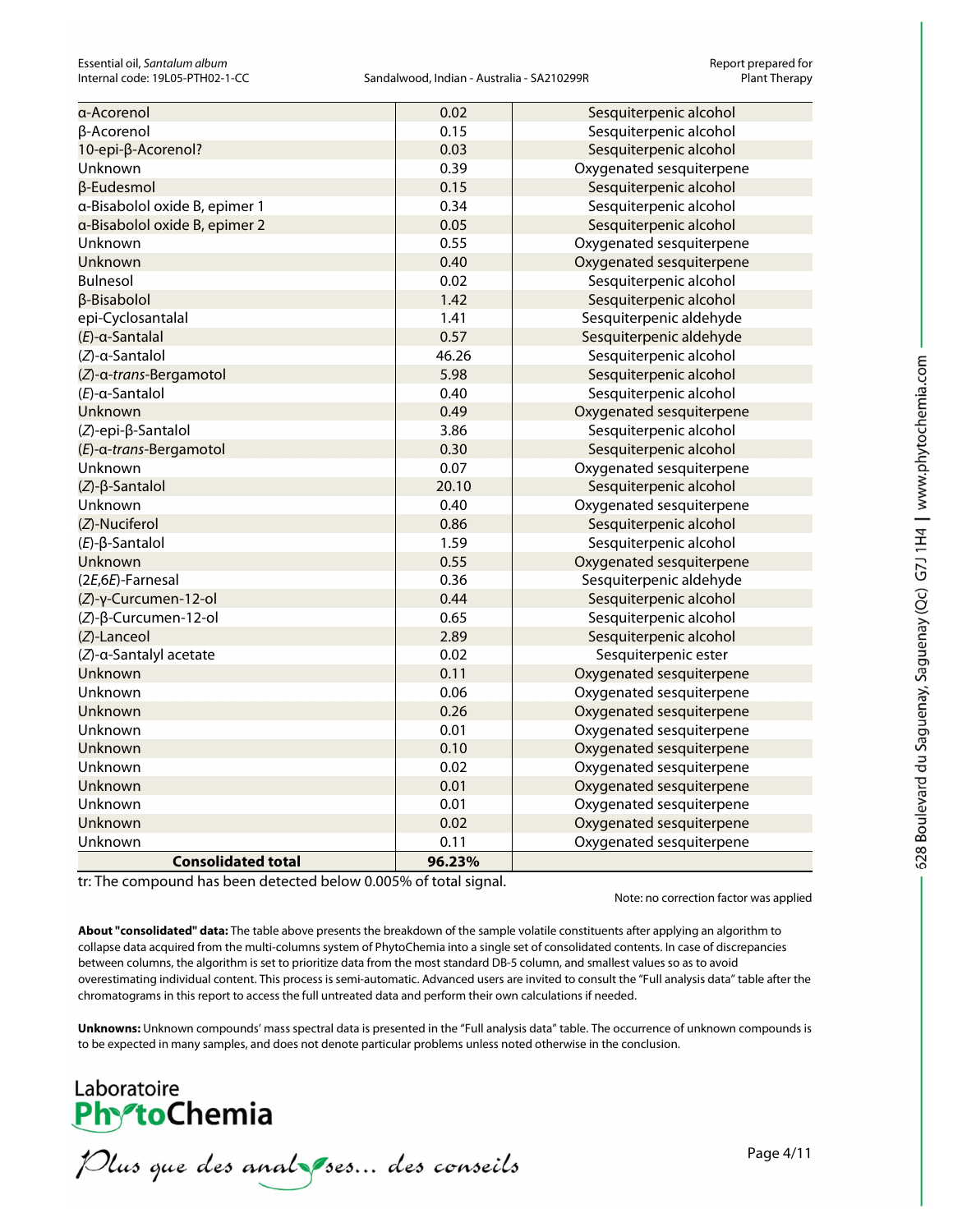# This page was intentionally left blank. The following pages present the complete data of the analysis.



Plus que des anal ses... des conseils

Page 5/11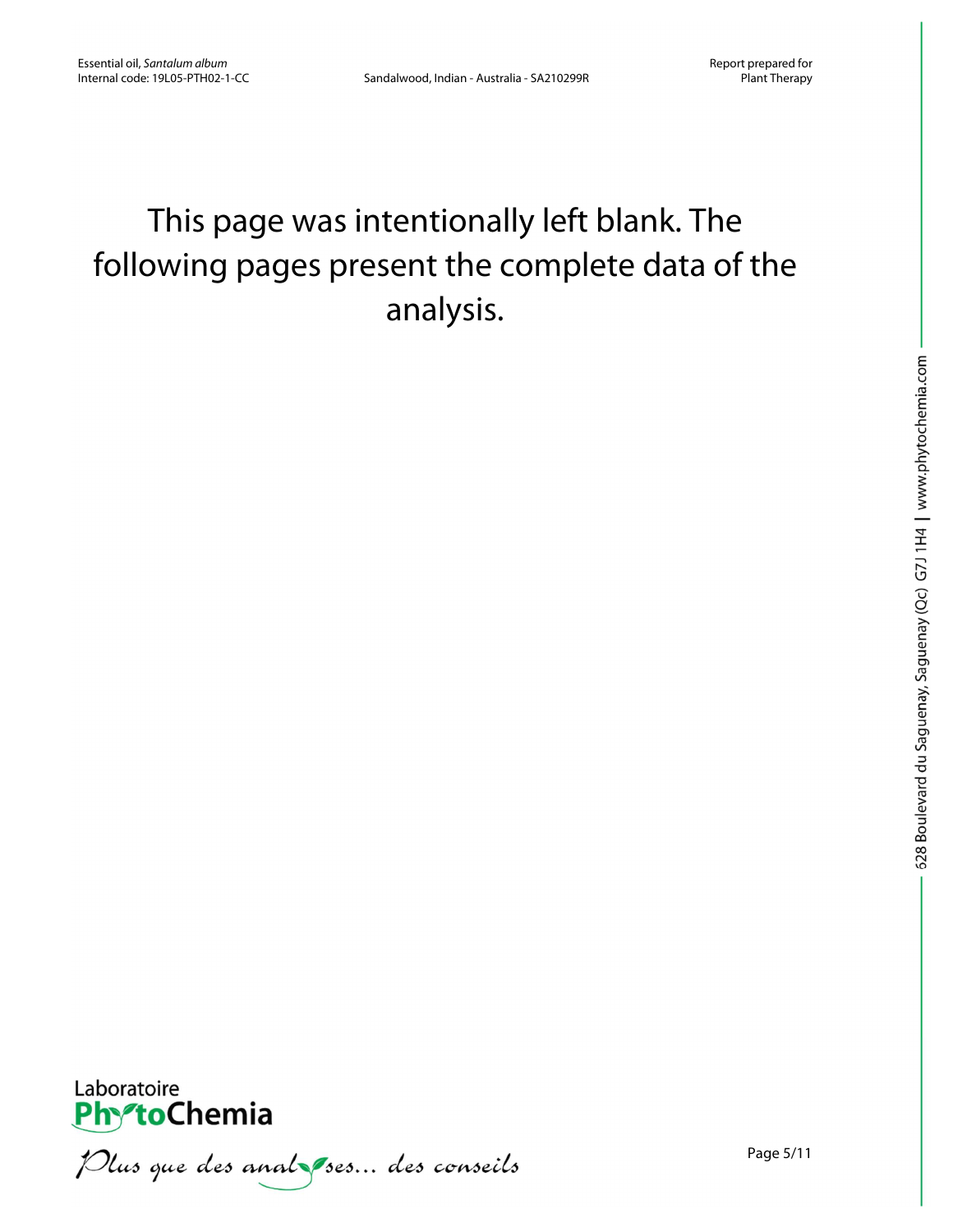

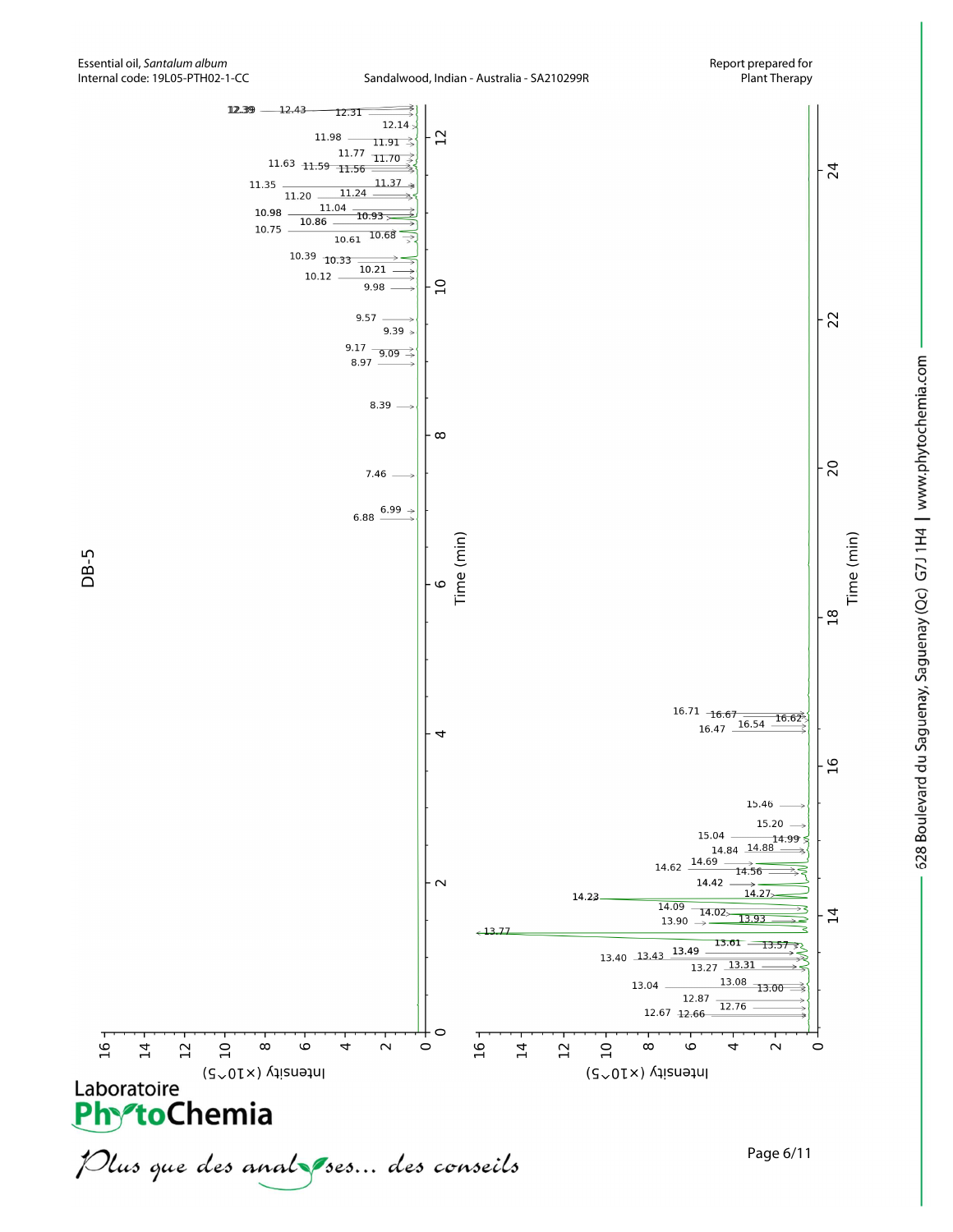

12.66

20

 $\overline{15}$ 

Intensity (x10<sup>~5)</sup>

 $\overline{a}$ 

C

 $\circ$ 

25



25

20

Laboratoire (SvOTX) A

 $15$ 

Intensity (x10<sup>~5</sup>)

 $\overline{10}$ 

Plus que des analzes... des conseils

 $\mathsf{L}\Omega$ 



Time (min)

Page 7/11

 $\circ$ 

LN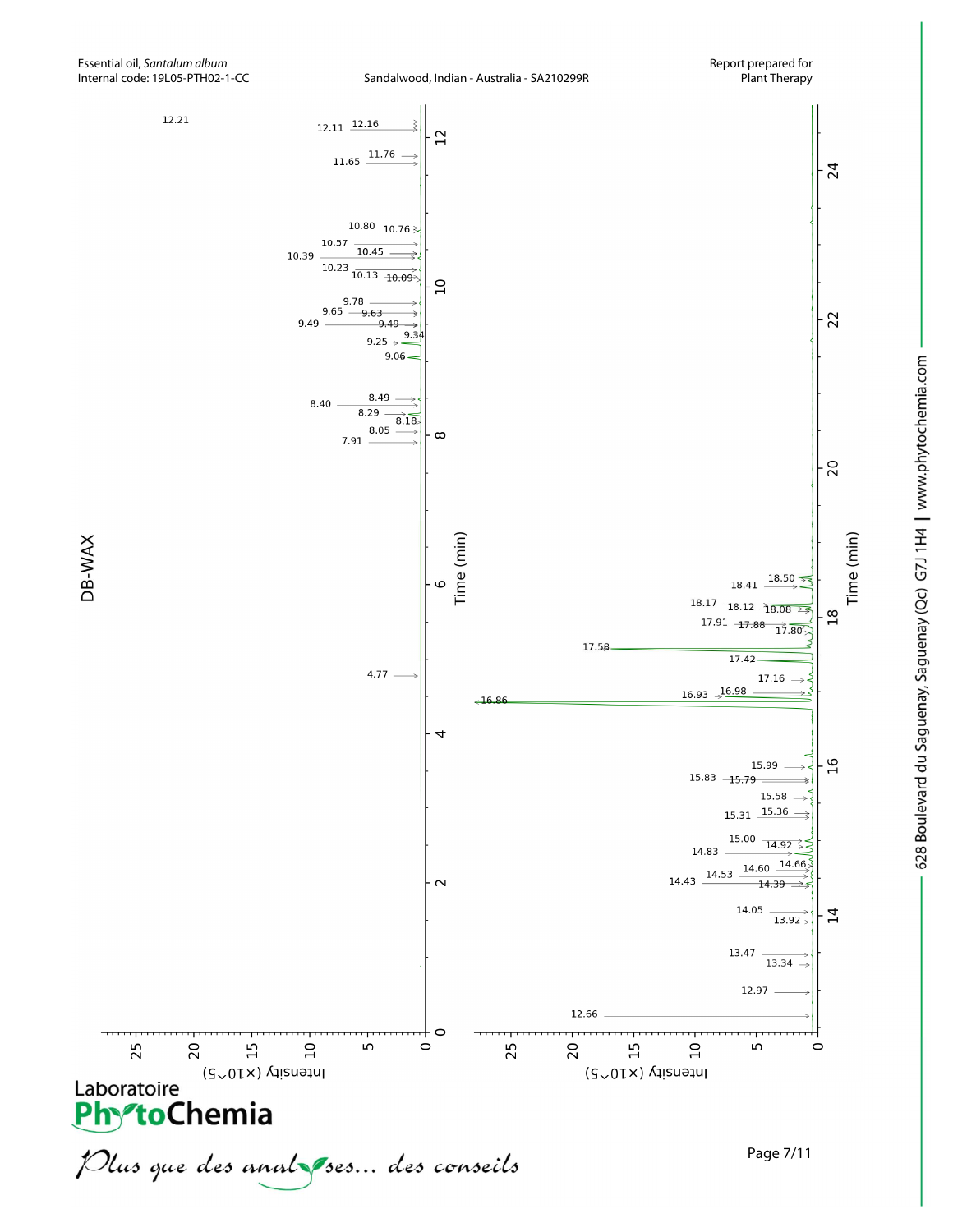#### *FULL ANALYSIS DATA*

|                                                                                               | <b>Column DB-5</b> |                |        | <b>Column DB-WAX</b> |                |        |
|-----------------------------------------------------------------------------------------------|--------------------|----------------|--------|----------------------|----------------|--------|
| <b>Identification</b>                                                                         | R.T                | R <sub>1</sub> | $\%$   | R.T                  | R <sub>1</sub> | $\%$   |
| 4-Methylacetophenone                                                                          | 6.88               | 1179           | 0.03   | 10.57                | 1707           | 0.02   |
| Dihydroalbene                                                                                 | 6.99               | 1186           | tr     | 4.77                 | 1269           | tr     |
| Unknown [m/z 93, 91 (89),<br>94 (85), 105 (60) 176? (10)]                                     | 7.46               | 1217           | 0.01   | 9.34                 | 1607           | 0.01   |
| Teresantalic acid                                                                             | 8.39               | 1281           | 0.04   | 15.80                | 2187           | 0.06   |
| Unknown [m/z 121, 93 (77),                                                                    |                    |                |        |                      |                |        |
| 79 (43), 91 (43), 145 (35)<br>178(8)                                                          | 8.97               | 1322           | tr     |                      |                |        |
| Unknown [m/z 112, 97 (31),<br>43 (29), 109 (22), 67 (16)]                                     | 9.09               | 1331           | tr     |                      |                |        |
| Tricycloekasantalal                                                                           | 9.17               | 1337           | 0.05   | $10.45*$             | 1697           | 0.05   |
| $(15,55,6R)-2,6-$<br>Dimethylbicyclo[3.1.1]hept-<br>2-ene-6-propanal?                         | 9.39               | 1354           | 0.01   | $10.45*$             | 1697           | [0.05] |
| Unknown [m/z 93, 160 (81),<br>91 (58), 94 (53), 134 (53)]                                     | 9.57               | 1359           | 0.04   |                      |                |        |
| 7-epi-Sesquithujene                                                                           | 9.98               | 1388           | tr     | 7.91                 | 1497           | 0.02   |
| $V - 4 -$<br>Dimethylbenzenebutyral                                                           | 10.12              | 1398           | 0.02   |                      |                |        |
| a-Cedrene                                                                                     | $10.21*$           | 1404           | 0.02   | 8.05                 | 1508           | 0.02   |
| Sesquithujene                                                                                 | $10.21*$           | 1404           | [0.02] | 8.18                 | 1518           | tr     |
| β-Cedrene                                                                                     | 10.33              | 1413           | 0.01   | 8.40                 | 1535           | tr     |
| α-Santalene                                                                                   | 10.39              | 1418           | 0.82   | 8.29                 | 1526           | 0.80   |
| trans-a-Bergamotene                                                                           | 10.61              | 1434           | 0.18   | 8.49                 | 1541           | 0.16   |
| Unknown [m/z 93, 91 (80),<br>79 (68), 123 (68), 121 (56)<br>204(3)                            | 10.68              | 1439           | 0.01   |                      |                |        |
| epi-β-Santalene                                                                               | 10.75              | 1445           | 0.88   | 9.06                 | 1585           | 0.86   |
| a-Acoradiene                                                                                  | 10.86*             | 1452           | 0.02   | 9.49                 | 1619           | 0.01   |
| Geranylacetone                                                                                | 10.86*             | 1452           | [0.02] | 11.76                | 1808           | tr     |
| $(E)$ -β-Farnesene                                                                            | $10.93*$           | 1458           | 1.32   | 9.65                 | 1633           | 0.03   |
| β-Santalene                                                                                   | 10.93*             | 1458           | [1.32] | 9.25                 | 1600           | 1.29   |
| Unknown [m/z 135, 119<br>(34), 107 (25), 91 (20), 93<br>(19)                                  | 10.98*             | 1461           | 0.04   |                      |                |        |
| β-Acoradiene                                                                                  | 10.98*             | 1461           | [0.04] | 9.49                 | 1620           | 0.01   |
| 10-epi-β-Acoradiene                                                                           | 11.04              | 1466           | 0.01   | 9.63                 | 1631           | tr     |
| γ-Curcumene                                                                                   | 11.20              | 1478           | 0.09   | 9.78                 | 1643           | 0.10   |
| ar-Curcumene                                                                                  | 11.24              | 1481           | 0.23   | 10.76                | 1723           | 0.19   |
| a-Selinene                                                                                    | 11.35              | 1489           | tr     | 10.13                | 1671           | 0.01   |
| Unknown [m/z 119, 105<br>(51), 91 (31), 132 (30), 121<br>(26), 145 (23), 134 (20) 204<br>(2)] | 11.37              | 1491           | 0.01   | 12.21                | 1848           | 0.01   |
| a-Alaskene                                                                                    | 11.56              | 1504           | 0.01   | 10.09                | 1668           | 0.01   |
| β-Bisabolene                                                                                  | 11.59              | 1507           | 0.09   | 10.23                | 1679           | 0.10   |
| β-Curcumene                                                                                   | 11.63              | 1510           | 0.22   | 10.39                | 1692           | 0.18   |
| Unknown [m/z 121, 93 (56),                                                                    | 11.70              | 1515           | 0.09   | 13.47                | 1962           | 0.09   |

Plus que des analzes... des conseils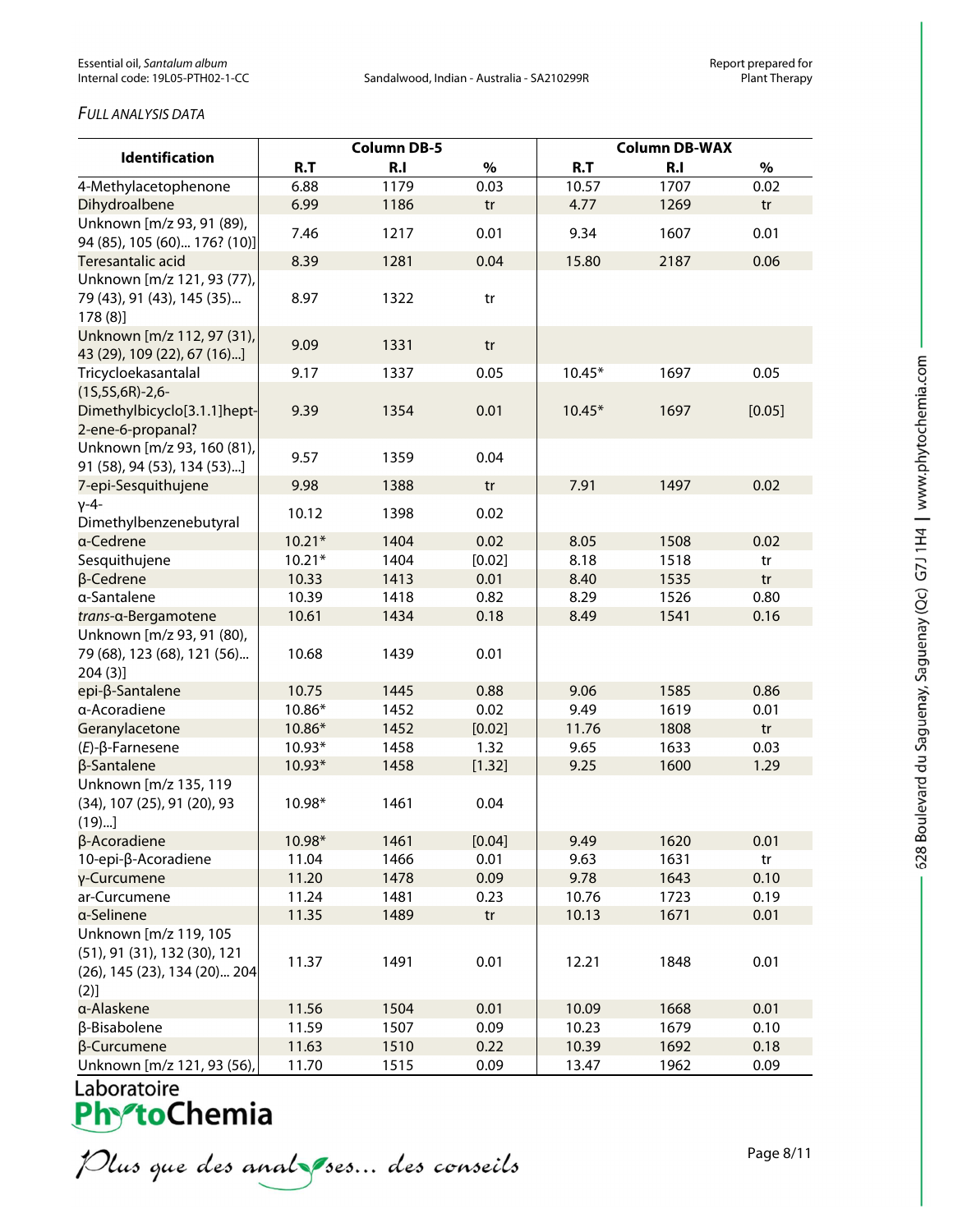| Essential oil, Santalum album   |
|---------------------------------|
| Internal code: 19L05-PTH02-1-CC |

Report prepared for<br>Essential of the album album album album album Report prepared for<br>Plant Therapy Sandalwood, Indian - Australia - SA210299R

| 91 (12), 94 (11), 122                                                                               |          |      |         |          |      |        |
|-----------------------------------------------------------------------------------------------------|----------|------|---------|----------|------|--------|
| (10)220]                                                                                            |          |      |         |          |      |        |
| β-Sesquiphellandrene                                                                                | 11.77    | 1521 | 0.02    | 10.80    | 1727 | 0.01   |
| 8,14-Cedranoxide                                                                                    | 11.91    | 1532 | 0.02    | 11.65    | 1799 | 0.01   |
| Unknown [m/z 121, 93 (91),<br>79 (57), 91 (25), 43 (23), 77<br>(18)202(8)]                          | 11.98    | 1538 | 0.11    | 14.05    | 2016 | 0.11   |
| Unknown [m/z 121, 93 (79),<br>79 (51), 91 (21), 77 (16), 43<br>(15)202(5)]                          | 12.14    | 1550 | 0.05    |          |      |        |
| (E)-Nerolidol                                                                                       | 12.31    | 1564 | 0.07    | 13.92    | 2003 | 0.06   |
| Unknown [m/z 43, 125 (78),<br>107 (43), 132 (34), 67 (31)<br>220(3)                                 | 12.39*   | 1570 | 0.03    | 12.11    | 1839 | 0.02   |
| Unknown [m/z 43, 125 (91),<br>107 (39), 41 (24), 67 (24), 93<br>(21) 220(4)]                        | 12.39*   | 1570 | [0.03]  | 12.16    | 1843 | 0.02   |
| Dendrolasin                                                                                         | 12.43    | 1573 | 0.05    | 12.66    | 1887 | 0.03   |
| Helifolen-12-al A                                                                                   | 12.66    | 1591 | 0.01    | 12.97    | 1916 | 0.01   |
| a-Cedrol                                                                                            | 12.67    | 1592 | 0.01    | 14.39    | 2049 | 0.04   |
| Helifolen-12-al B                                                                                   | 12.76    | 1599 | 0.03    | 13.34    | 1949 | 0.01   |
| Unknown [m/z 81, 41 (40),<br>69 (36), 138 (27), 43 (26),<br>110 (25) 222 (1)]                       | 12.86    | 1607 | 0.10    |          |      |        |
| Rosifoliol                                                                                          | 13.00    | 1618 | 0.04    | $14.43*$ | 2053 | 0.44   |
| a-Acorenol                                                                                          | 13.04    | 1621 | 0.02    | 14.60    | 2069 | 0.02   |
| β-Acorenol                                                                                          | 13.08    | 1625 | 0.15    | 15.00    | 2108 | 0.68   |
| 10-epi-β-Acorenol?                                                                                  | 13.27    | 1641 | 0.03    |          |      |        |
| Unknown [m/z 91, 43 (89),<br>93 (84), 81 (81), 105 (79), 79<br>$(70)$ , 67 $(68)$ , 41 $(68)$ ]     | $13.31*$ | 1644 | 0.54    |          |      |        |
| β-Eudesmol                                                                                          | $13.31*$ | 1644 | [0.54]  | 15.58    | 2165 | 0.15   |
| a-Bisabolol oxide B, epimer                                                                         |          |      |         |          |      |        |
| 1                                                                                                   | 13.40    | 1652 | 0.34    | 14.52    | 2062 | 0.20   |
| a-Bisabolol oxide B, epimer<br>2                                                                    | 13.43    | 1654 | 0.05    | 14.66    | 2074 | 0.01   |
| Unknown [m/z 93, 121 (97),<br>91 (30), 92 (27), 79 (26), 94<br>(21), 105 (19), 122 (18) 222<br>(9)] | 13.50*   | 1659 | 0.97    |          |      |        |
| Unknown [m/z 121, 93 (96),<br>95 (96), 41 (65), 82 (63), 69<br>$(62)$ , 67 $(59)$ 222 $(8)$ ]       | $13.50*$ | 1659 | [0.97]  | $14.43*$ | 2053 | [0.44] |
| <b>Bulnesol</b>                                                                                     | 13.50*   | 1659 | [0.97]  | 15.36    | 2144 | 0.02   |
| β-Bisabolol                                                                                         | 13.57†   | 1666 | 49.66   | 14.83    | 2091 | 1.42   |
| epi-Cyclosantalal                                                                                   | 13.61*†  | 1669 | [49.66] |          |      |        |
| $(E)$ -a-Santalal                                                                                   | 13.61*†  | 1669 | [49.66] | 14.92    | 2100 | 0.57   |
| (Z)-a-Santalol                                                                                      | 13.77†   | 1682 | [49.66] | 16.86    | 2298 | 46.26  |
| (Z)-a-trans-Bergamotol                                                                              | 13.90    | 1693 | 5.98    | 16.93    | 2306 | 5.98   |
| $(E)$ -a-Santalol                                                                                   | 13.93    | 1695 | 0.40    | 17.16    | 2330 | 0.36   |
| Unknown [m/z 43, 93 (68),<br>41 (61), 69 (58), 125 (54),                                            | 14.02*   | 1703 | 4.35    |          |      |        |

Laboratoire<br>**Phy<sup>s</sup>toChemia** 

Plus que des analzes... des conseils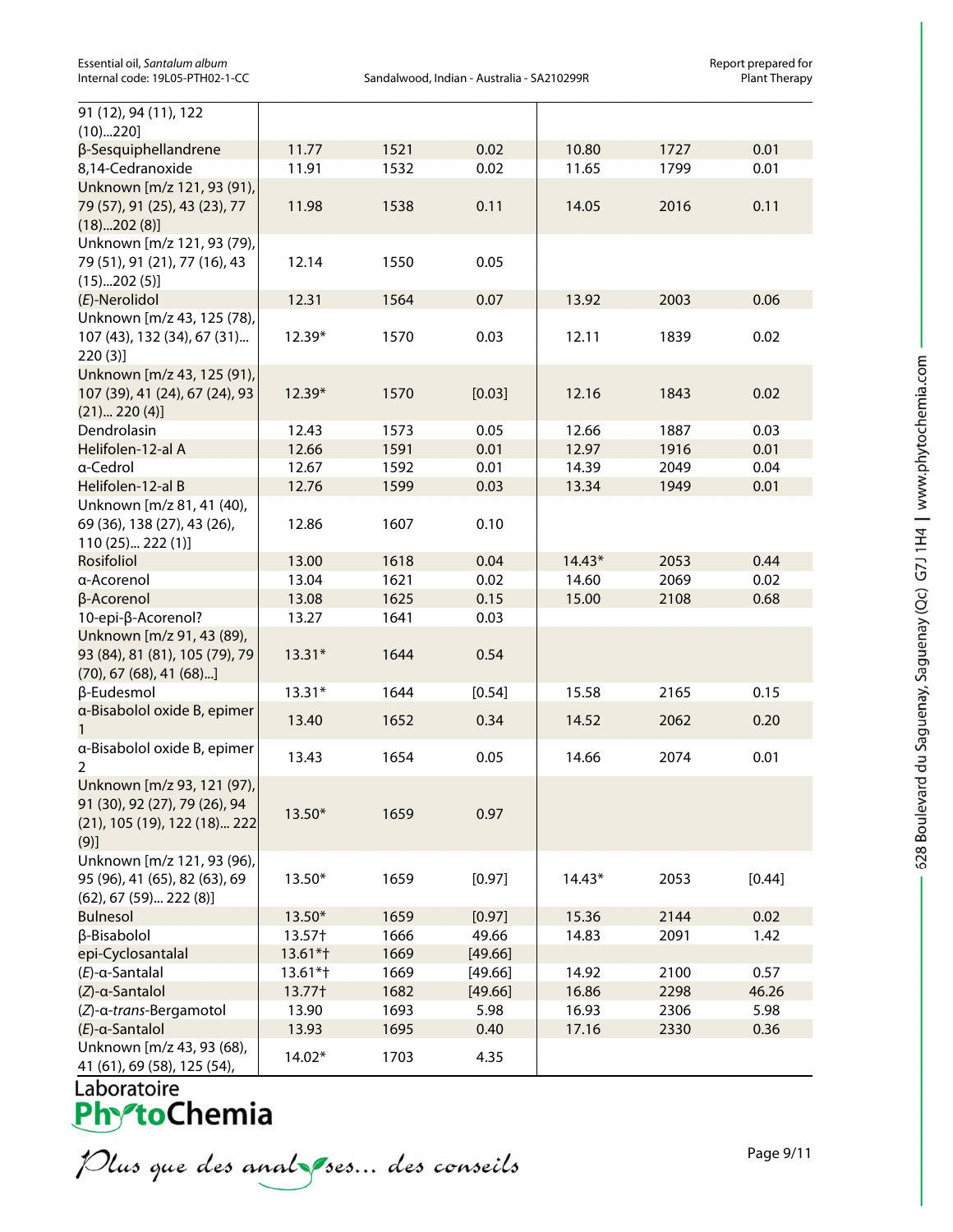Sandalwood, Indian - Australia - SA210299R

| $107(50)$ ]                                           |          |        |         |       |        |       |
|-------------------------------------------------------|----------|--------|---------|-------|--------|-------|
| (Z)-epi-β-Santalol                                    | 14.02*   | 1703   | [4.35]  | 17.42 | 2358   | 3.86  |
| (E)-α-trans-Bergamotol                                | 14.09    | 1709   | 0.30    | 17.88 | 2408   | 0.24  |
| Unknown [m/z 43, 189 (94),                            |          |        |         |       |        |       |
| 81 (65), 93 (62), 95 (53), 119                        | $14.23*$ | 1720   | 20.72   | 15.83 | 2190   | 0.07  |
| (49) 207 (43)                                         |          |        |         |       |        |       |
| $(Z)$ - $\beta$ -Santalol                             | $14.23*$ | 1720   | [20.72] | 17.58 | 2375   | 20.10 |
| Unknown [m/z 119, 91 (31),                            |          |        |         |       |        |       |
| 105 (29), 41 (25), 133 (23),                          | $14.27*$ | 1724   | 2.14    | 16.98 | 2311   | 0.40  |
| $158(21)$ ]                                           |          |        |         |       |        |       |
| (Z)-Nuciferol                                         | $14.27*$ | 1724   | [2.14]  | 18.41 | 2467   | 0.86  |
| $(E)$ - $\beta$ -Santalol                             | $14.42*$ | 1737   | 2.50    | 17.91 | 2412   | 1.59  |
| Unknown [m/z 91, 93 (65),                             |          |        |         |       |        |       |
| 79 (57), 105 (49), 119 (47),                          | $14.42*$ | 1737   | [2.50]  |       |        |       |
| 121 (44)218 (1)]                                      |          |        |         |       |        |       |
| (2E,6E)-Farnesal                                      | $14.42*$ | 1737   | [2.50]  | 15.99 | 2207   | 0.36  |
| (Z)-γ-Curcumen-12-ol                                  | 14.56    | 1750   | 0.44    | 17.80 | 2399   | 0.22  |
| (Z)-β-Curcumen-12-ol                                  | 14.62    | 1754   | 0.65    | 18.12 | 2434   | 0.56  |
| (Z)-Lanceol                                           | 14.69    | 1761   | 2.89    | 18.17 | 2440   | 2.83  |
| (Z)-a-Santalyl acetate                                | 14.84    | 1774   | 0.02    | 15.31 | 2138   | 0.03  |
| Unknown [m/z 93, 119 (89),                            |          |        |         |       |        |       |
| 91 (63), 79 (63), 132 (53), 41                        | 14.88    | 1777   | 0.11    | 18.08 | 2431   | 0.02  |
| (52) 236(3)]                                          |          |        |         |       |        |       |
| Unknown [m/z 107, 93 (96),                            |          |        |         |       |        |       |
| 79 (90), 55 (78), 41 (76)                             | 14.99    | 1787   | 0.06    |       |        |       |
| 236(6)                                                |          |        |         |       |        |       |
| Unknown [m/z 119, 93 (57),                            |          |        |         |       |        |       |
| 84 (52), 79 (52), 107 (46), 91                        | 15.04    | 1791   | 0.26    | 18.50 | 2477   | 0.27  |
| (46) 218(1)]                                          |          |        |         |       |        |       |
| Unknown [m/z 119, 105<br>(78), 145 (60), 91 (50), 121 | 15.20    | 1805   | 0.01    |       |        |       |
| $(44)$ , 93 $(38)$ 216 $(7)$ ]                        |          |        |         |       |        |       |
| Unknown [m/z 119, 43 (61),                            |          |        |         |       |        |       |
| 132 (49), 105 (35), 141                               | 15.46    | 1829   | 0.10    |       |        |       |
| (32)                                                  |          |        |         |       |        |       |
| Unknown [m/z 93, 43 (99),                             |          |        |         |       |        |       |
| 109 (95), 68 (80), 95 (77), 81                        | 16.47    | 1922   | 0.02    |       |        |       |
| $(69)$ , 110 $(68)$ 220 $(7)$ ]                       |          |        |         |       |        |       |
| Unknown [m/z 93, 109 (98),                            |          |        |         |       |        |       |
| 43 (97), 68 (83), 95 (74), 110                        | 16.54    | 1928   | 0.01    |       |        |       |
| $(72), 81 (71)$ 220 $(8)$ ]                           |          |        |         |       |        |       |
| Unknown [m/z 95, 109 (98),                            |          |        |         |       |        |       |
| 43 (83), 93 (60), 41 (54), 67                         | 16.62    | 1936   | 0.01    |       |        |       |
| $(48)$ , 81 $(48)$ 220 $(4)$ ]                        |          |        |         |       |        |       |
| Unknown [m/z 43, 107 (24),                            |          |        |         |       |        |       |
| 93 (23), 125 (23), 95 (23),                           | 16.67    | 1941   | 0.02    |       |        |       |
| 119 (23)220 (1)]                                      |          |        |         |       |        |       |
| Unknown [m/z 93, 94 (86),                             |          |        |         |       |        |       |
| 91 (48), 121 (42), 79 (42),                           | 16.71    | 1945   | 0.11    |       |        |       |
| 107 (37)218 (2)]                                      |          |        |         |       |        |       |
| <b>Total identified</b>                               |          | 96.53% |         |       | 90.89% |       |
|                                                       |          |        |         |       |        |       |

Plus que des analzes... des conseils

Page 10/11